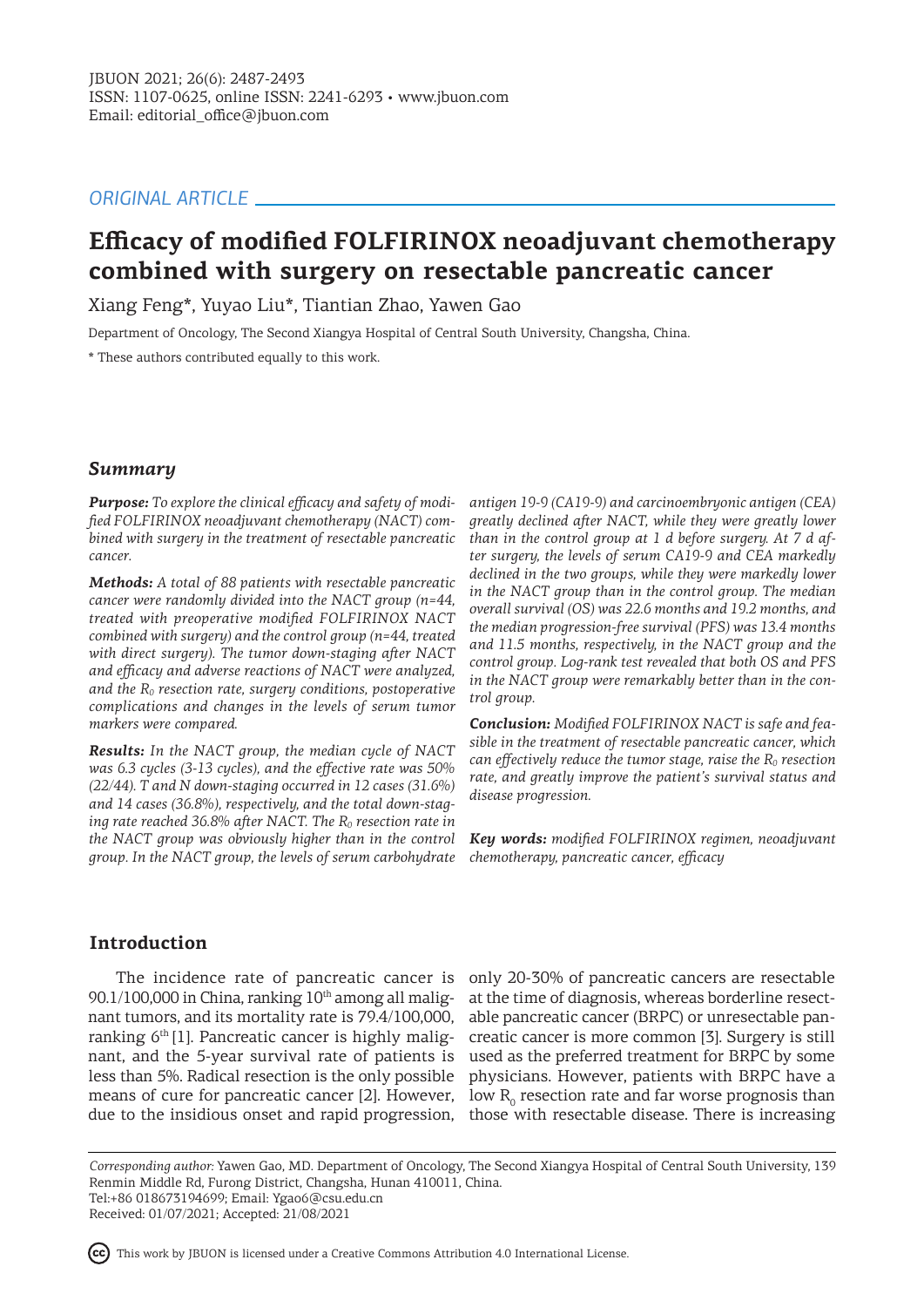evidence that preoperative neoadjuvant chemotherapy (NACT) and radiotherapy are effective ways to improve the prognosis of patients [4,5].

At present, FOLFIRINOX has been adopted by the National Comprehensive Cancer Network (NCCN) as the first-line chemotherapy regimen for advanced pancreatic cancer patients with good general conditions [6-8]. However, such a regimen has serious adverse reactions in Asian populations, reducing the patients' quality of life. Therefore, the modified FOLFIRINOX chemotherapy regimen has been studied in some medical centers in China and foreign countries [9-11].The results of a clinical trial showed that the efficacy of modified FOL-FIRINOX chemotherapy regimen is comparable to that of the old one, but the incidence rate of grade 3-4 adverse reactions of the former significantly declined [12]. In this study, the clinicopathologic data of 88 patients with resectable pancreatic cancer were retrospectively analyzed, and the efficacy and safety of the modified FOLFIRINOX NACT combined with surgery were analyzed, so as to provide a reasonable basis for clinical decision-making.

## **Methods**

### *Objects of study*

The clinicopathologic data of 88 patients with resectable pancreatic cancer treated in the  $2<sup>nd</sup>$  Xiangya hospital of Central South University from January 2017 to March 2020 were collected. There were 53 males and 35 females aged 26-76 years old (median 59.6). *Inclusion criteria* were as follows: 1) patients diagnosed with pancreatic ductal adenocarcinoma by histologic and cytologic examinations, 2) those with resectable pancreatic cancer evaluated by CT, MRI and EUS and discussed by a multidisciplinary team, and 3) those with a Karnofsky performance

|  |  | Table 1. Baseline characteristics of the studied patients |  |  |  |  |  |  |
|--|--|-----------------------------------------------------------|--|--|--|--|--|--|
|--|--|-----------------------------------------------------------|--|--|--|--|--|--|

scale (KPS) score ≥70 points. *Exclusion criteria* were as follows: 1) patients unable to undergo NACT due to severe adverse reactions during treatment that could not be greatly improved by symptomatic treatment, 2) those who underwent NACT for <2 cycles, or 3) those with a history of malignant tumors or pancreatic surgery.

According to different treatment methods, the patients were divided into the NACT group (n=44, treated with preoperative modified FOLFIRINOX NACT combined with surgery) and the control group (n=44, treated with direct surgery).There were no statistically significant differences in clinical baseline data between the two groups (Table 1, p>0.05). All patients enrolled were informed of this study in accordance with the *Declaration of Helsinki*, approved by the Hospital Ethics Committee, and signed the informed consent form.

#### *Treatment methods*

Modified FOLFIRINOX NACT regimen consisted of 135 mg/m<sup>2</sup> irinotecan, 64 mg/m<sup>2</sup> oxaliplatin, 400 mg/m<sup>2</sup> calcium folinate and  $2400$  mg/m<sup>2</sup> 5-fluorouracil, and it was conducted once every 2 weeks. If there was obstructive jaundice prior to NACT, percutaneous transhepatic cholangial drainage was performed to alleviate jaundice. The levels of alanine aminotransferase, aspartate aminotransferase and total bilirubin were adjusted to  $\leq 1.5$ times of normal values and that of albumin  $>30$  g/L, followed by chemotherapy.Upper abdominal computed tomography (CT) or magnetic resonance imaging (MRI) examination were performed to evaluate the effect of previous NACT before each NACT and after every 3 cycles of NACT. During NACT, blood routine and hepaticrenal function examinations were reviewed every 5 d. The chemotherapy regimen was changed in the case of tumor progression or drug resistance.

At 3 weeks after NACT, electrocardiography, chest + abdomen enhanced CT, head MRI, whole body bone scan, blood routine, routine biochemistry, coagulation function, tumor markers and other auxiliary examinations were performed to comprehensively evaluate the

| Parameters                      | NACT group $(n=44)$ | Control group $(n=44)$   | p value |
|---------------------------------|---------------------|--------------------------|---------|
|                                 | $n\llap/0$          | $n\llap{$\binom{0}{0}$}$ |         |
| Age (years)                     | $58.9 \pm 10.3$     | $60.3+9.9$               | 0.517   |
| Gender (Male/Female)            | 29/15               | 24/20                    | 0.384   |
| Tumor location                  |                     |                          | 0.493   |
| Head and neck                   | 32(72.7)            | 28 (63.6)                |         |
| Body and tail                   | 12(27.3)            | 16(36.4)                 |         |
| Maximal tumor diameter (cm)     | $3.6 \pm 1.8$       | $3.4 \pm 2.0$            | 0.623   |
| Pretreatment pathological stage |                     |                          | 0.817   |
| I                               | 3(6.8)              | 4(9.1)                   |         |
| II                              | 8(18.2)             | 9(20.5)                  |         |
| III                             | 18 (40.9)           | 15(34.1)                 |         |
| IV                              | 15(34.1)            | 16(36.4)                 |         |
| Karnofsky performance status    | $89.3 \pm 8.8$      | $87.8 \pm 8.4$           | 0.416   |

NACT: neoadjuvant chemotherapy.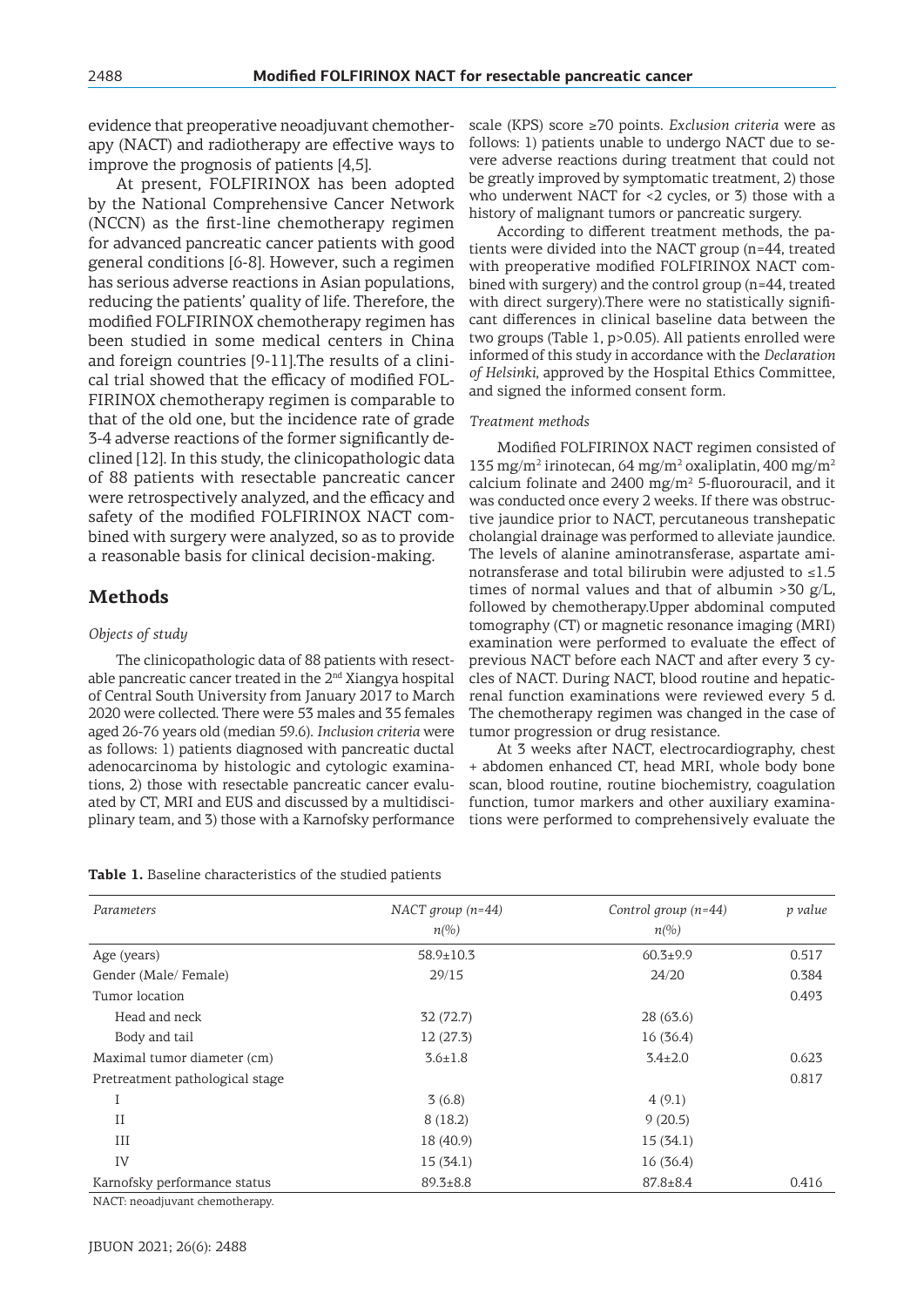patient's general conditions and tumor burden and assess the feasibility of surgery. According to the tumor site, pancreaticoduodenectomy and pancreatectomy were performed, and vascular resection and reconstruction were combined in the case of involvement of portal vein or superior mesenteric vein.After surgery, the NACT regimen was continued.

#### *Observation indexes*

The efficacy was evaluated in accordance with the Response Evaluation Criteria In Solid Tumors (V1.1). Complete response (CR): All target lesions disappear, and the short diameter of metastatic lymph nodes is <10 mm. Partial response (PR): The sum of the long diameter of target lesions is decreased by ≥30%. Stable disease (SD): The sum of the long diameter of target lesions is decreased less than PR, or increased less than progressive disease (PD). PD: The sum of the long diameter of target lesions is increased by  $\geq$ 20% and the measured value is increased by ≥5mm, or there are new lesions. Objective response rate=  $(CR + PR)/total$  cases  $\times$  100%.

The NACT adverse events were graded based on the Common Terminology Criteria for Adverse Events (V3.0), and the main adverse reactions were recorded, including gastrointestinal reactions, bone marrow suppression, mild liver damage and peripheral neuropathy. After surgery,pathological TNM staging was based on the American Joint Committee on Cancer (AJCC) pancreatic cancer staging system (8th Edition) [13]. The opera-

**Table 2.** Clinical effective rates and adverse reactions of patients that received neoadjuvant chemotherapy

|                            | Cases $(n=44)$ |
|----------------------------|----------------|
|                            | n(%)           |
| Clinical effective rates   |                |
| CR                         | 0(0)           |
| PR                         | 22(50.0)       |
| SD                         | 16 (36.4)      |
| <b>PD</b>                  | 6(13.6)        |
| ORR                        | 22 (50.0)      |
| Hematologic toxicities     |                |
| Leukocytopenia             | 27 (61.4)      |
| Neutropenia                | 23(52.3)       |
| Lymphopenia                | 21 (47.7)      |
| Thrombocytopenia           | 24 (54.5)      |
| Anemia                     | 26 (59.1)      |
| Non-hematologic toxicities |                |
| Fever                      | 19(43.2)       |
| Nausea and vomiting        | 31 (70.5)      |
| Diarrhea                   | 26(59.1)       |
| Anorexia                   | 24 (54.5)      |
| Liver function damage      | 13 (29.5)      |
| Peripheral neuropathy      | 7(15.9)        |

NACT: neoadjuvant chemotherapy, CR: complete response, PR: partial response, SD: stable disease, PD: progressive disease, ORR: objective response rate.

tion time, intraoperative blood loss,  $R_{0}$  resection rate, postoperative hospital stay, and incidence rate of postoperative complications were recorded in the two groups. The changes in the levels of serum carbohydrate antigen 19-9 (CA19-9) and carcinoembryonic antigen (CEA) were determined *via* radioimmunoassay before treatment and at 1 d before surgery, and 7 d and 1 month after surgery.

The patients were followed up till March 2020, and the survival status was recorded. The overall survival (OS) refers to the duration from the first day of treatment to the death or last follow-up. Progression-free survival (PFS) refers to the duration from the first day of treatment to the disease progression or recurrence and metastasis.

#### *Statistics*

SPSS 22.0 software (IBM, Armonk, NY, USA) was used for statistical analyses. Measurement data were expressed as mean  $\pm$  standard deviation (x $\pm$ s), and t-test was performed for intergroup comparison. Enumeration data were expressed as rate  $(\%)$ , and  $x^2$  test was performed for intergroup comparison. The survival curves were plotted using the Kaplan-Meier method, and logrank test was adopted for survival analysis. P<0.05 suggested statistically significant difference.

## **Results**

#### *Short-term efficacy and adverse reactions of NACT*

In the NACT group, the median cycle of NACT was 6.3 cycles (3-13), and there were 22 cases of PR, 16 cases of SD and 6 cases of PD. The levels of CA19-9 and CEA continuously rose in 4 PD cases during NACT, and the expansion of primary lesions was confirmed *via* imaging examination, includ- $\overline{\phantom{a}}$  ing 1 case of liver metastasis evaluated as primary drug resistance. Among the 6 cases of PD, 3 cases were switched to gemcitabine combined with albumin-bound paclitaxel chemotherapy regimen, and another 3 cases were switched to gemcitabine combined with S-1 chemotherapy regimen. The main adverse reactions of NACT included fever, gastrointestinal reactions, bone marrow suppression, liver damage, anorexia and peripheral neuropathy, and they were improved after symptomatic treatment. No severe adverse reactions affecting the treatment occurred.Grade 3-4 adverse reactions mainly included leukopenia in 6 cases, neutropenia in 3 cases, lymphopenia in 3 cases, thrombocytopenia in 4 cases, nausea and vomiting in 5 cases, diarrhea in 3 cases, and peripheral neuropathy in 2 cases (Table 2).

## *Comparison of surgery-related indexes and postoperative pathology between the two groups*

The operation time was 195.5±47.6 min and 208.4±42.9 min, respectively, in the NACT group and control group, and the difference was not sta-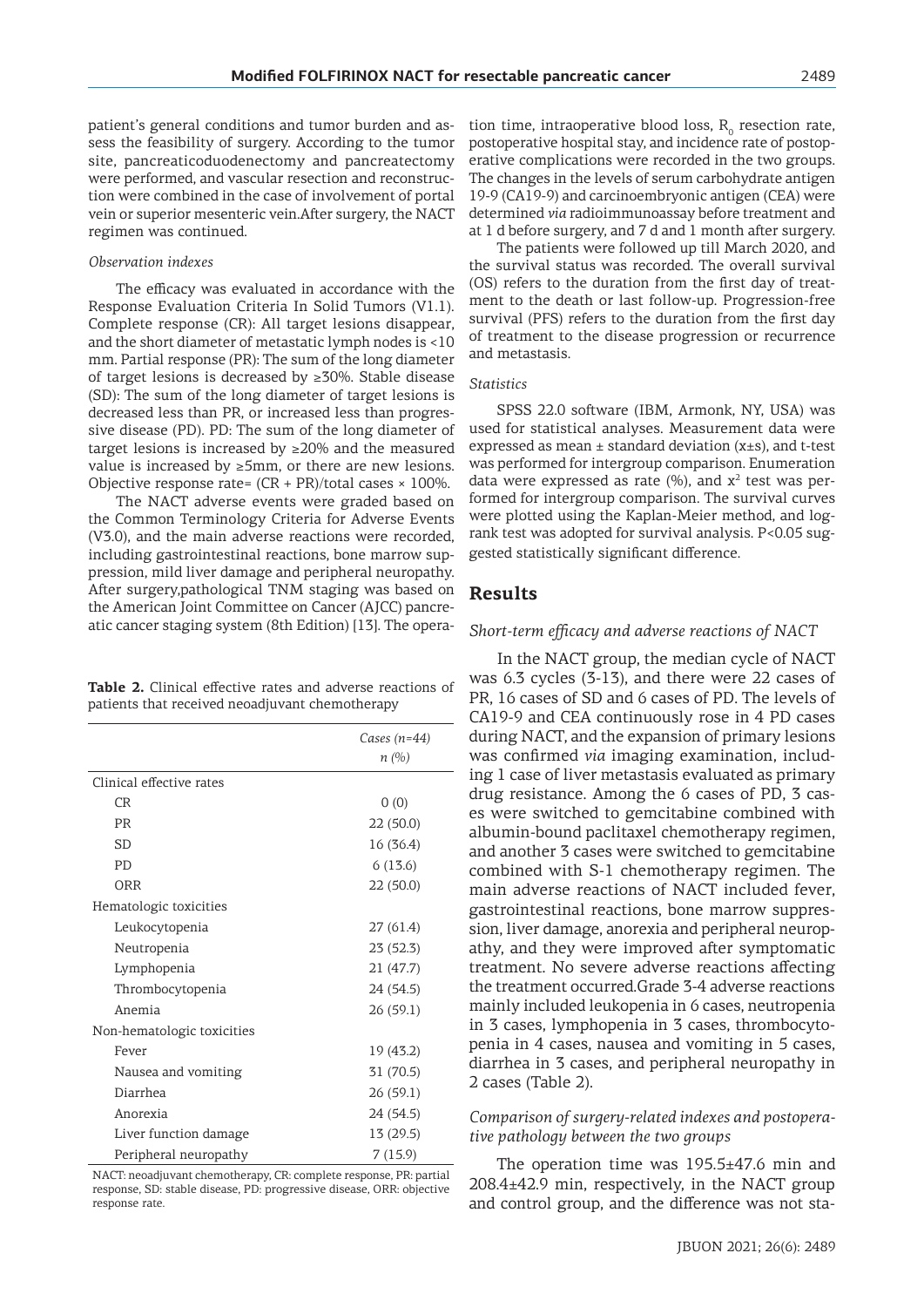tistically significant (p=0.185). The NACT group had significantly less intraoperative blood loss and significantly shorter average postoperative hospital stay than the control group  $[226.1 \pm 34.3 \text{ mL}$  vs. 247.3±30.9 mL, 14.5±6.9 d vs. 17.4±7.6 d] (p=0.003, p=0.043). The main postoperative complications included incision infection, pancreatic fistula, biliary fistula, delayed gastric emptying, anastomotic bleeding and lymphatic leakage, and the difference in the incidence of complications was not statistically significant between the two groups (p>0.05) (Table 3).

In the NACT group, 38 cases underwent radical pancreatectomy, including 24 cases of pancreaticoduodenectomy, and 14 cases of distal pancreatectomy combined with splenectomy. In the control group, 26 cases underwent pancreaticoduodenectomy, and 18 cases were subjected distal pancreatectomy combined with splenectomy. There were

no statistically significant differences (p=0.721). The portal vein and superior mesenteric vein were resected and reconstructed in 9 cases, and the celiac trunk was resected in 2 cases. The  $\mathrm{R_{o}}$  resection rate in NACT group was obviously higher than in the control group [60.5% (23/38) vs. 36.4% (16/44)] (p=0.045). In terms of the postoperative pathological TNM stage, there were 9 cases and 13 cases in stage I-II, 23 cases and 24 cases in stage III, and 6 cases and 7 cases in stage IV, respectively, in the NACT and the control group. In the NACT group, T and N down-staging occurred in 12 cases (31.6%) and 14 cases (36.8%) after surgery compared with that before NACT, and the total down-staging rate reached 36.8%.All patients in the NACT group received chemotherapy after surgery, and the old regimen was continued for 6 patients who did not undergo surgery (Table 4).

| Parameters                             | NACT group $(n=44)$ | Control group $(n=44)$ | p value |
|----------------------------------------|---------------------|------------------------|---------|
| Operation time (min)                   | $195.5 \pm 47.6$    | 208.4±42.9             | 0.185   |
| Blood loss (ml)                        | $226.1+34.3$        | $247.3 + 30.9$         | 0.003   |
| Postoperative hospital stay time (day) | $14.5 \pm 6.9$      | $17.4 \pm 7.6$         | 0.043   |
| Complications, $n(\%)$                 |                     |                        |         |
| Incision infection                     | 1(2.3)              | 2(4.5)                 | 0.557   |
| Pancreatic fistula                     | 3(6.8)              | 5(11.4)                | 0.458   |
| Biliary fistula                        | 2(4.5)              | 4(9.1)                 | 0.398   |
| Delayed gastric emptying               | 6(13.6)             | 8(18.2)                | 0.560   |
| Anastomotic bleeding                   | 4(9.1)              | 7(15.9)                | 0.334   |
| Lymphatic leakage                      | 2(4.5)              | 3(6.8)                 | 0.645   |
| Abdominal abscess                      | 1(2.3)              | 2(4.5)                 | 0.557   |
| Ileus                                  | 2(4.5)              | 3(6.8)                 | 0.645   |

**Table 3.** Comparison of surgical parameters and complications of patients in the two studied groups

NACT: Neoadjuvant chemotherapy.

| Parameters                                                  | NACT group $(n=38)$ | Control group $(n=44)$ | p value |
|-------------------------------------------------------------|---------------------|------------------------|---------|
| Surgical method, $n\%$                                      |                     |                        | 0.721   |
| Pancreaticoduodenctomy                                      | 24(63.2)            | 26(59.1)               |         |
| Pancreatic body and tail resection $+$ Splenectomy, $n(\%)$ | 14 (36.8)           | 18 (40.9)              |         |
| Incision margin, $n(\%)$                                    |                     |                        | 0.045   |
| R <sub>0</sub>                                              | 23(60.5)            | 16(36.4)               |         |
| R1                                                          | 15(39.5)            | 28 (63.6)              |         |
| Postoperative TNM staging, n(%)                             |                     |                        | 0.711   |
| $I-II$                                                      | 9(23.7)             | 13(29.5)               |         |
| III                                                         | 23(60.5)            | 24 (54.5)              |         |
| IV                                                          | 6(15.8)             | 7(15.9)                |         |
| Posttreatment T down-staging, $n\ll 0$                      | 12(31.6)            |                        |         |
| Posttreatment N down-staging, $n(\%)$                       | 14 (36.8)           |                        |         |

**Table 4.** Parameters related to surgery and pathologic details

NACT: neoadjuvant chemotherapy.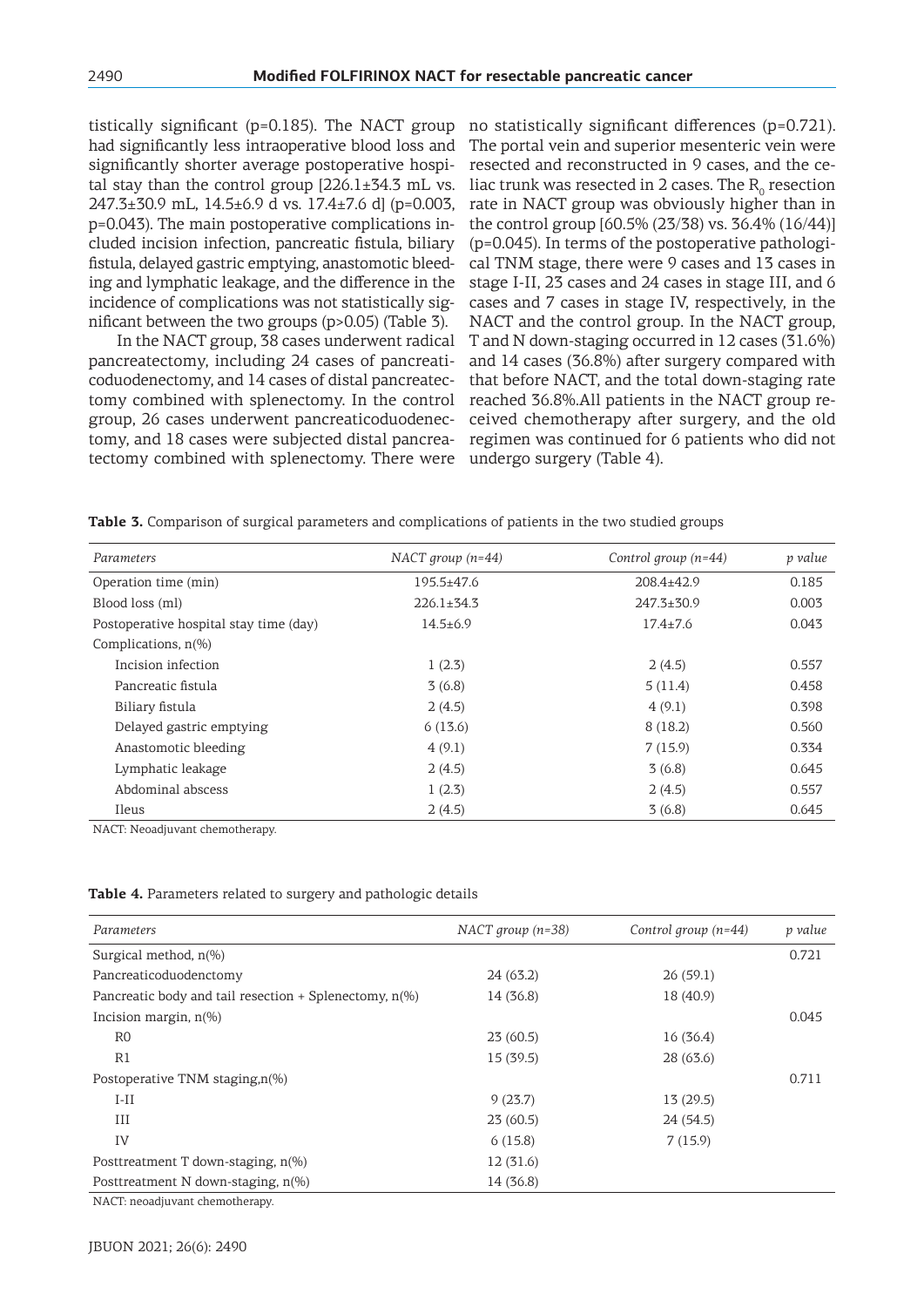*Comparison of serum tumor markers between the two groups before and after treatment*

The levels of serum tumor markers CA19-9 and CEA had no statistically significant differences before treatment between the two groups (p=0.577, p=0.629). In the NACT group, the levels of serum CA19-9 and CEA greatly declined from 613.6±57.0 U/mL and 39.3±5.6 U/mL to 323.9±74.3 U/mL and 24.6±4.2 U/mL, respectively, after NACT, while they were greatly lower than those in the control group 1 d before surgery (p<0.001). At 7 d after surgery, the levels of serum CA19-9 and CEA markedly declined from 202.1±56.2 U/mL and 11.8±3.1 U/mL to 175.7±61.7 U/mL and 10.5±2.7 U/ mL, respectively,in the two groups, while they were markedly lower in the NACT group than those in the control group (p=0.039, p=0.038). The above indexes had no statistically significant differences between the two groups 1 month after surgery (p=0.061, p=0.131) (Figure 1).

### *Follow-up results of patient's survival*

All patients were followed up for 5-36 months, (median 22.3 months). The median OS was 22.6 months and 19.2 months, and the median PFS was 13.4 months and 11.5 months, respectively, in the NACT group and control group. The survival curves of patients were plotted using the Kaplan-Meier method (Figure 2). The results of log-rank test revealed that both OS and PFS in the NACT group were remarkably better than those in the control group (p=0.041, p=0.015).



**Figure 1.** Comparison of pretreatment and posttreatment serum tumor markers of the studied patients. The difference between pretreatment serum CA19-9 **(A)** and CEA **(B)** levels of patients in NACT group and Control group had no statistical difference (p>0.05). Serum CA19-9 **(A)** and CEA **(B)** levels of patients in the NACT group were significantly decreased after neoadjuvant chemotherapy (p<0.05). 1 day preoperative serum CA19-9 CA19-9 **(A)** and CEA **(B)** levels of patients in the NACT group were significantly lower than those of the control group (p<0.001). Serum CA19-9 **(A)** and CEA **(B)**  levels of patients in both groups were significantly decreased after surgery (p<0.05). 7 days postoperative serum CA19-9 **(A)** and CEA **(B)** levels of patients in NACT group were significantly lower than those of the control group (p=0.039, p=0.038). The difference between 1 month postoperative serum CA19-9 **(A)** and CEA **(B)** levels of patients in the NACT group and control group had no statistical significance (p>0.05).



**Figure 2.** Kaplan-Meier survival curves of patients in the NACT group and control group. The overall survival rate **(A)** and progression-free survival rate **(B)** of patients in theNACT group were significantly higher than those of the control group (p=0.041, p=0.015).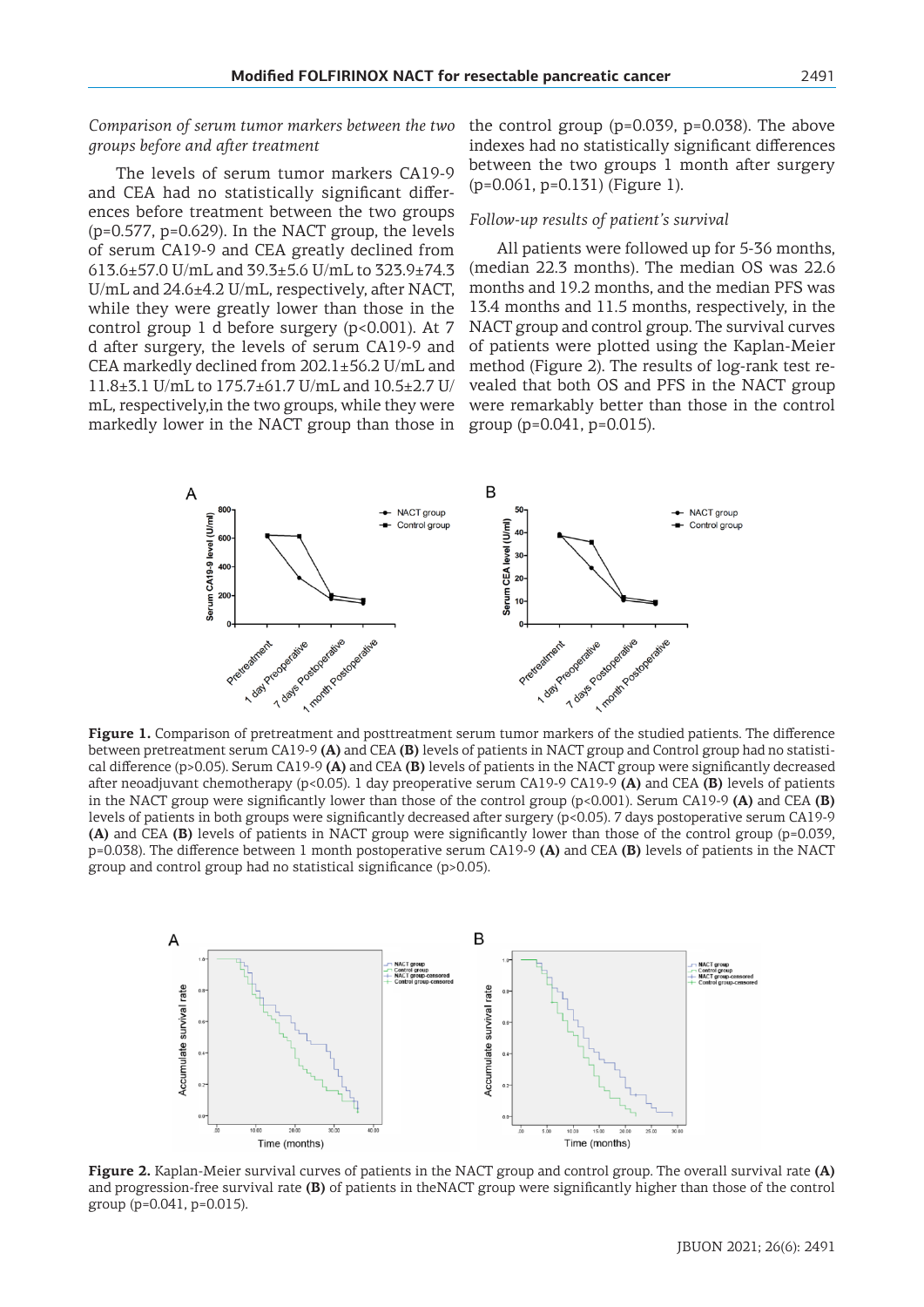## **Discussion**

Due to the special biological characteristics and anatomic position of pancreatic cancer, its resectable rate is the lowest (about 18%) among digestive system tumors [14]. The prognosis of pancreatic cancer is extremely poor, and the median survival time is only 6.8 months [15]. It is difficult to realize  $\rm R_{o}$  resection even through surgery, so the NACT of pancreatic cancer has attracted the attention of clinicians. However, the value of NACT remains controversial due to the lack of large-sample and prospective clinical research. The results of a meta-analysis indicated that after NACT, tumor down-staging can be realized in about 1/3 of patients with local by advanced pancreatic cancer, the patients without an opportunity of surgical resection previously can be surgically treated, and some can even achieve  $R_{0}$ resection [16]. There is a study showing that FOL-FIRINOX regimen can effectively improve the target metastasis rate and median survival time of patients with metastatic pancreatic cancer, but the incidence rate of adverse reactions in grade 3 and above is higher [17]. After the dose of irinotecan is reduced from 180 mg/m<sup>2</sup> to 165 mg/m<sup>2</sup>, the incidence rates of adverse reactions (grade 3-4 diarrhea and neutropenia) will significantly decline, and the median survival time can still be up to 8 months [18]. Some authors have also pointed out that after the infusion of  $400\ \mathrm{mg/m^2}$  fluorouracil is terminated, the incidence rate of neutropenia declines to 3%, and the survival time of patients with metastatic pancreatic cancer is prolonged to about 9 months [19]. According to the NCCN guidelines in 2015, FOLFIRINOX regimen can serve as anNACT regimen for resectable locally advanced pancreatic cancer patients with good physical conditions, but it is also recommended that the regimen be conducted in large medical centers and corresponding clinical trials be carried out[20].

The results of a recent prospective randomized controlled trial revealed that 15 out of 22 pancreatic cancer patients underwent surgery after receiving the FOLFIRINOX, the surgical margins were negative in 14 cases, and the median survival time was 21.7 months currently [10]. In the study of Ferrone et al [21]  $\rm R_{_0}$  resection was realized in 37 out of 40 patients with locally advanced pancreatic cancer after receiving the FOLFIRINOX regimen and there was a lower lymph node positive rate and less nerve invasion. In the study of Khushman et al [22] 51 patients with locally advanced pancreatic cancer underwent surgery after full-dose or decreased-dose FIRFINOXbased concurrent radiochemotherapy, which showed that the median survival time was 35.4 months and the  $\rm R_{o}$  resection rate is 20%.Bai et al [23] proposed that reducing the dosage of irinotecan and oxaliplatin to 135 mg/m<sup>2</sup> and 68 mg/m<sup>2</sup>, respectively, and terminating fluorouracil infusion can be used as an

NACT regimen for locally advanced pancreatic cancer, for it is well tolerated by patients, and the  $R_0$  resection rate and 1-year survival rate can reach 50.0% and 57.9%, respectively. In this study, in order to further improve the safety of NACT, the dosage of oxaliplatin was reduced to 64 mg/m<sup>2</sup>. The  $R_0$  resection rate in the NACT group [60.5% (23/38)] was obviously higher than that in the control group (p=0.045), and the patients had good tolerance. NACT group had significantly less intraoperative blood loss and significantly shorter average postoperative hospital stay than the control group (p=0.003, p=0.043). The total down-staging rate reached 36.8% after NACT. According to the follow-up results, the median OS was 22.6 months and 19.2 months, and the median PFS was 13.4 months and 11.5 months, respectively, in the NACT and control group. The results of logrank test revealed that both OS and PFS in the NACT group were remarkably superior to those in the control group (p=0.041, p=0.015).

The modified FOLFIRINOX regimen in this study had a short treatment cycle, and its expenses were lower than that of the gemcitabine combined with albumin-bound paclitaxel, which is easy to be popularized in the clinic. However, as a retrospective study, this study had certain limitations. For example, the sample size was small, and it was difficult to determine the exact number of cycles of modified FOLFIRINOX NACT before surgery. The evaluation criteria for whether the tumor is resectable after NACT, whether the combined or sequential radiotherapy is needed for patients with tumor invasion in local vessels after NACT, and the chemotherapy regimen adopted as adjuvant therapy after surgery should be further determined. In the future, the conclusion in this study needs to be confirmed by more rigorous prospective multicenter randomized studies with a larger sample size.

## **Conclusions**

Modified FOLFIRINOX NACT is safe and feasible in the treatment of resectable pancreatic cancer, and the adverse reactions are tolerable, which can effectively reduce the tumor stage, raise the R0 resection rate, and greatly improve the patient's survival and disease progression.

## **Funding acknowledgements**

This study was supported by Natural Science Foundation of Hunan Province (2019JJ80050) and Beijing Heath Clinical Oncology Research Foundation (Y-HR2017-117).

## **Conflict of interests**

The authors declare no conflict of interests.